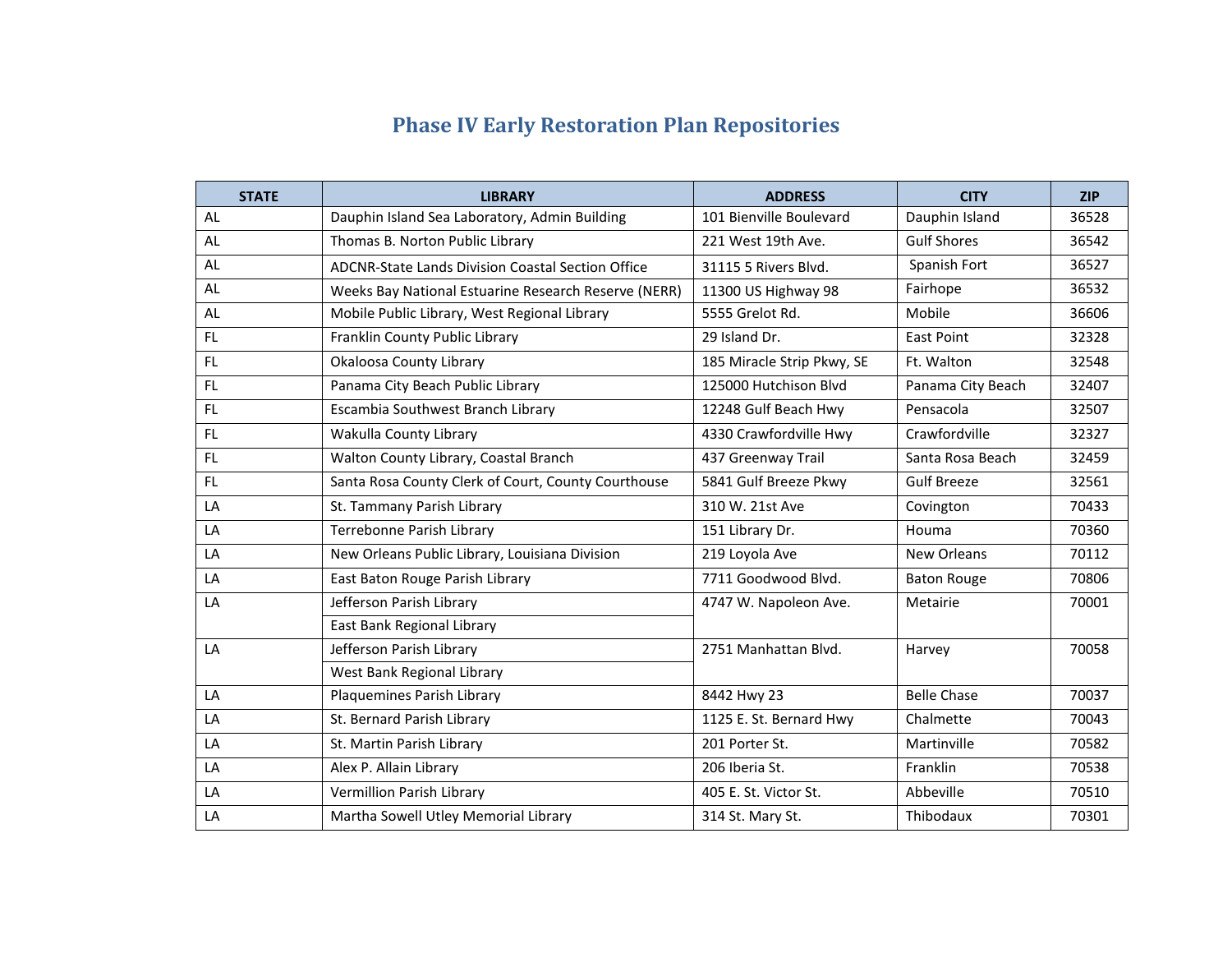| <b>STATE</b> | <b>LIBRARY</b>                                                             | <b>ADDRESS</b>                     | <b>CITY</b>          | <b>ZIP</b> |
|--------------|----------------------------------------------------------------------------|------------------------------------|----------------------|------------|
| LA           | South Lafourche Public Library                                             | 16241 E. Main St.                  | Cut Off              | 70345      |
| LA           | Calcasieu Parish Public Library Central Branch                             | 301 W. Claude St.                  | Lake Charles         | 70605      |
| LA           | Iberia Parish Library                                                      | 445 E. Main St.                    | New Iberia           | 70560      |
| LA           | Mark Shirley, LSU Ag Center                                                | 1105 West Port St.                 | Abbeville            | 70510      |
| <b>MS</b>    | Biloxi Public Library, Local History and Genealogy<br>Department           | 580 Howard Ave                     | Biloxi               | 39530      |
| <b>MS</b>    | West Biloxi Public Library                                                 | 2047 Pass Rd.                      | Biloxi               | 39531      |
| <b>MS</b>    | <b>Waveland Public Library</b>                                             | 333 Coleman Ave.                   | Waveland             | 39576      |
| <b>MS</b>    | Vancleave Public Library                                                   | 12604 Hwy 57                       | Vancleave            | 39565      |
| <b>MS</b>    | Hancock County Library System                                              | 312 Hwy 90                         | <b>Bay St Louis</b>  | 39520      |
| <b>MS</b>    | <b>Gulfport Harrison County Library</b>                                    | 1708 25 <sup>th</sup> Ave.         | Gulfport             | 39501      |
| <b>MS</b>    | Pass Christian Public Library                                              | 111 Hiern Ave.                     | Pass Christian       | 39567      |
| <b>MS</b>    | Orange Grove Branch Library                                                | 12031 Mobile Ave.                  | Gulfport             | 39503      |
| <b>MS</b>    | Kathleen McIlwain Public Library                                           | 2100 Library Ln.                   | Gautier              | 39553      |
| <b>MS</b>    | Pascagoula Public Library                                                  | 3214 Pascagoula St.                | Pascagoula           | 39567      |
| <b>MS</b>    | Moss Point City Library                                                    | 4119 Bellview                      | <b>Moss Point</b>    | 39563      |
| <b>MS</b>    | Ocean Springs Municipal Library                                            | 525 Dewey Ave.                     | Ocean Springs        | 39564      |
| <b>MS</b>    | Kiln Public Library                                                        | 17065 Hwy 603                      | Kiln                 | 39556      |
| <b>MS</b>    | Margaret Sherry Memorial Library                                           | 2141 Popps Ferry Rd.               | Biloxi               | 39532      |
| <b>MS</b>    | East Central Public Library                                                | 21801 Slider Rd.                   | <b>Moss Point</b>    | 39532      |
| <b>MS</b>    | D'Iberville Library                                                        | 10274 3rd Ave.                     | D'Iberville          | 39532      |
| <b>MS</b>    | <b>**Mercy Housing &amp; Human Development</b>                             | 1135 Ford St.                      | Gulfport             | 39507      |
| <b>MS</b>    | ** Center for Environmental and Economic Justice                           | 336 Rodenberg Ave.                 | Biloxi               | 39531      |
| <b>MS</b>    | <b>**MS Coalition for Vietnamese-American Fisher Folks</b><br>and Families | 1636 Popps Ferry Rd., Suite<br>228 | Biloxi               | 39532      |
| <b>MS</b>    | <b>**STEPS Coalition</b>                                                   | <b>610 Water Street</b>            | <b>Biloxi</b>        | 39530      |
| <b>MS</b>    | <b>Gulf Islands National Seashore</b><br><b>Visitors Center</b>            | 3500 Park Road                     | <b>Ocean Springs</b> | 39564      |